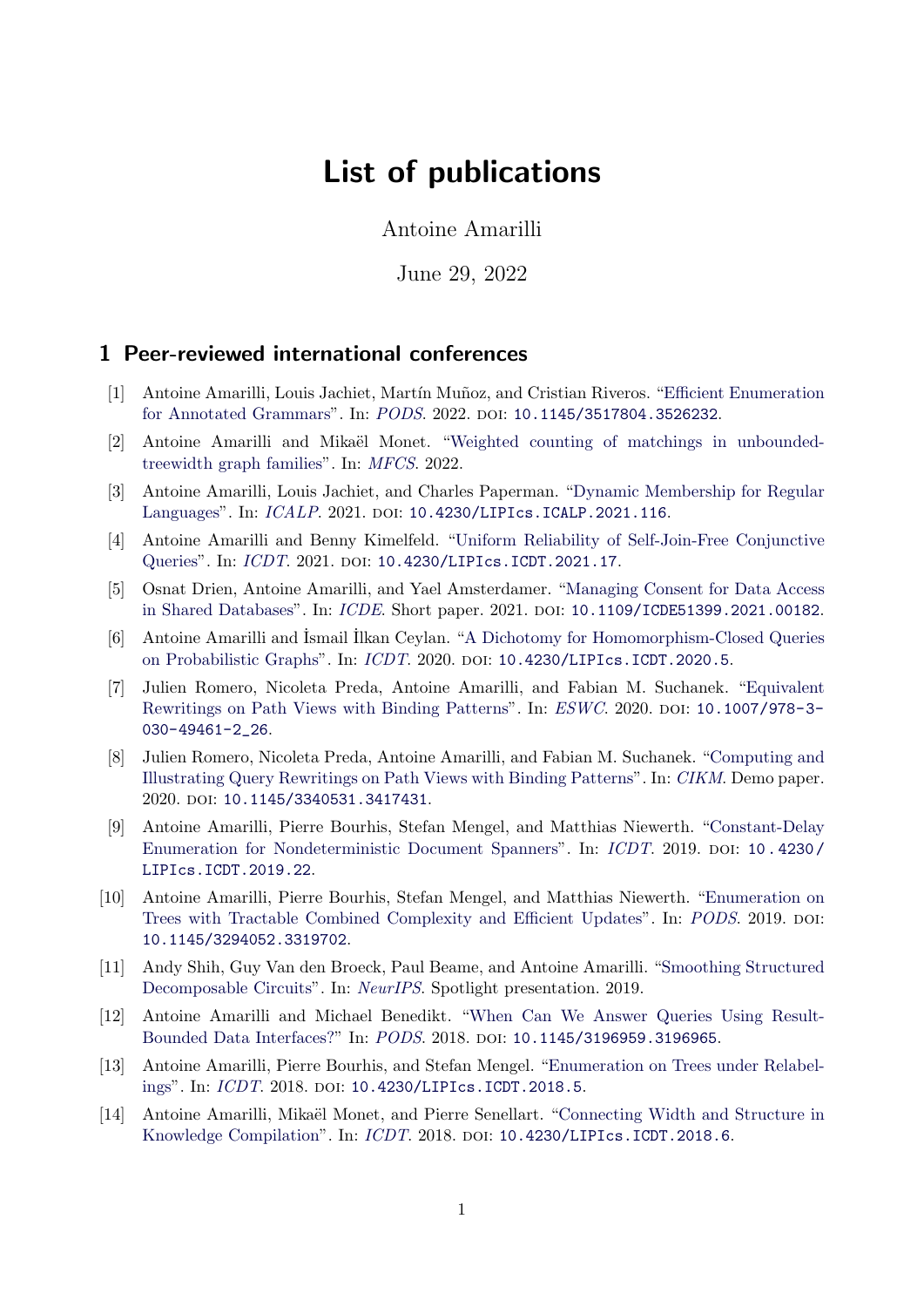- [15] Antoine Amarilli and Charles Paperman. ["Topological Sorting under Regular Constraints"](https://arxiv.org/abs/1707.04310). In: [ICALP](https://iuuk.mff.cuni.cz/~icalp2018/). 2018. DOI: [10.4230/LIPIcs.ICALP.2018.115](https://doi.org/10.4230/LIPIcs.ICALP.2018.115).
- [16] Antoine Amarilli, Yael Amsterdamer, Tova Milo, and Pierre Senellart. ["Top-k Queries on](https://arxiv.org/abs/1701.02634) [Unknown Values under Order Constraints"](https://arxiv.org/abs/1701.02634). In: [ICDT](http://edbticdt2017.unive.it/). 2017. DOI: 10.4230/LIPICS.ICDT. [2017.5](https://doi.org/10.4230/LIPIcs.ICDT.2017.5).
- [17] Antoine Amarilli, M. Lamine Ba, Daniel Deutch, and Pierre Senellart. ["Possible and Certain](https://arxiv.org/abs/1707.07222) [Answers for Queries over Order-Incomplete Data"](https://arxiv.org/abs/1707.07222). In: [TIME](http://informatique.umons.ac.be/time2017/). 2017. DOI: [10.4230/LIPIcs.](https://doi.org/10.4230/LIPIcs.TIME.2017.4) [TIME.2017.4](https://doi.org/10.4230/LIPIcs.TIME.2017.4).
- [18] Antoine Amarilli, Pierre Bourhis, Louis Jachiet, and Stefan Mengel. ["A Circuit-Based Ap](https://arxiv.org/abs/1702.05589)[proach to Efficient Enumeration"](https://arxiv.org/abs/1702.05589). In: [ICALP](http://icalp17.mimuw.edu.pl/). 2017. poi: [10.4230/LIPIcs.ICALP.2017.111](https://doi.org/10.4230/LIPIcs.ICALP.2017.111).
- [19] Antoine Amarilli, Pierre Bourhis, Mika¨el Monet, and Pierre Senellart. ["Combined Tractability](https://arxiv.org/abs/1612.04203) [of Query Evaluation via Tree Automata and Cycluits"](https://arxiv.org/abs/1612.04203). In: [ICDT](http://edbticdt2017.unive.it/). 2017. DOI: 10.4230/ [LIPIcs.ICDT.2017.6](https://doi.org/10.4230/LIPIcs.ICDT.2017.6).
- [20] Antoine Amarilli, Mikaël Monet, and Pierre Senellart. ["Conjunctive Queries on Probabilistic](https://arxiv.org/abs/1703.03201) [Graphs: Combined Complexity"](https://arxiv.org/abs/1703.03201). In: [PODS](http://sigmod2017.org/). 2017. DOI: [10.1145/3034786.3056121](https://doi.org/10.1145/3034786.3056121).
- [21] Luis Gal´arraga, Simon Razniewski, Antoine Amarilli, and Fabian M. Suchanek. ["Predicting](https://arxiv.org/abs/1612.05786) [Completeness in Knowledge Bases"](https://arxiv.org/abs/1612.05786). In: [WSDM](http://www.wsdm-conference.org/2017/). 2017. poi: [10.1145/3018661.3018739](https://doi.org/10.1145/3018661.3018739).
- [22] Antoine Amarilli, Michael Benedikt, Pierre Bourhis, and Michael Vanden Boom. ["Query](https://arxiv.org/abs/1607.00813) [Answering with Transitive and Linear-Ordered Data"](https://arxiv.org/abs/1607.00813). In: [IJCAI](http://ijcai-16.org/index.php/welcome/view/home). 2016.
- [23] Antoine Amarilli, Pierre Bourhis, and Pierre Senellart. ["Tractable Lineages on Treelike In](https://arxiv.org/abs/1604.02761)[stances: Limits and Extensions"](https://arxiv.org/abs/1604.02761). In: [PODS](http://sigmod2016.org/). 2016. doi: [10.1145/2902251.2902301](https://doi.org/10.1145/2902251.2902301).
- [24] Antoine Amarilli, Silviu Maniu, and Mikaël Monet. ["Challenges for Efficient Query Evaluation](https://arxiv.org/abs/1607.05538)" [on Structured Probabilistic Data"](https://arxiv.org/abs/1607.05538). In: [SUM](http://sum2016.unice.fr/). 2016. poi: [10.1007/978-3-319-45856-4\\_22](https://doi.org/10.1007/978-3-319-45856-4_22).
- [25] Antoine Amarilli and Michael Benedikt. ["Combining Existential Rules and Description Log](https://arxiv.org/abs/1505.00326)[ics"](https://arxiv.org/abs/1505.00326). In: [IJCAI](http://ijcai-15.org/). 2015.
- [26] Antoine Amarilli and Michael Benedikt. ["Finite Open-World Query Answering with Number](https://arxiv.org/abs/1505.04216) [Restrictions"](https://arxiv.org/abs/1505.04216). In: *[LICS](https://lics.siglog.org/lics15/)*. 2015. DOI: [10.1109/LICS.2015.37](https://doi.org/10.1109/LICS.2015.37).
- [27] Antoine Amarilli, Pierre Bourhis, and Pierre Senellart. ["Provenance Circuits for Trees and](https://arxiv.org/abs/1511.08723) [Treelike Instances"](https://arxiv.org/abs/1511.08723). In: [ICALP](http://www.kurims.kyoto-u.ac.jp/icalp2015/). 2015. DOI: [10.1007/978-3-662-47666-6\\_5](https://doi.org/10.1007/978-3-662-47666-6_5).
- [28] Antoine Amarilli, Yael Amsterdamer, and Tova Milo. ["On the Complexity of Mining Itemsets](https://arxiv.org/abs/1312.3248) [from the Crowd Using Taxonomies"](https://arxiv.org/abs/1312.3248). In: *[ICDT](http://www.edbticdt2014.gr/)*. 2014. DOI: [10.5441/002/icdt.2014.06](https://doi.org/10.5441/002/icdt.2014.06).
- [29] Ruiming Tang, Antoine Amarilli, Pierre Senellart, and St´ephane Bressan. ["Get a Sample for](https://osf.io/5y84h/) [a Discount: Sampling-Based XML Data Pricing"](https://osf.io/5y84h/). In: [DEXA](http://www.dexa.org/previous/dexa2014/dexa2014.html). 2014. DOI: 10.1007/978-3-[319-10073-9\\_3](https://doi.org/10.1007/978-3-319-10073-9_3).

#### 2 Peer-reviewed international workshops

- [30] Antoine Amarilli and Yael Amsterdamer. ["Worst-case Analysis for Interactive Evaluation of](https://arxiv.org/abs/2205.04224) [Boolean Provenance"](https://arxiv.org/abs/2205.04224). In: [TAPP](https://tapp2022.github.io/). 2022. DOI: [10.1145/3530800.3534538](https://doi.org/10.1145/3530800.3534538).
- [31] Antoine Amarilli. ["Structurally Tractable Uncertain Data"](https://arxiv.org/abs/1507.04955). In: [SIGMOD/PODS Ph.D. Sym](https://web.archive.org/web/20170309151324/http://staff.itee.uq.edu.au/shenht/phdsymposium2015/)[posium](https://web.archive.org/web/20170309151324/http://staff.itee.uq.edu.au/shenht/phdsymposium2015/). 2015. DOI: [10.1145/2744680.2744690](https://doi.org/10.1145/2744680.2744690).
- [32] Aliaksandr Talaika, Joanna Biega, Antoine Amarilli, and Fabian M. Suchanek. ["IBEX: Har](https://arxiv.org/abs/1505.00841)[vesting Entities from the Web Using Unique Identifiers"](https://arxiv.org/abs/1505.00841). In: [WebDB](https://web.archive.org/web/20161225031934/http://dbweb.enst.fr/events/webdb2015/). 2015. DOI: [10.1145/](https://doi.org/10.1145/2767109.2767116) [2767109.2767116](https://doi.org/10.1145/2767109.2767116).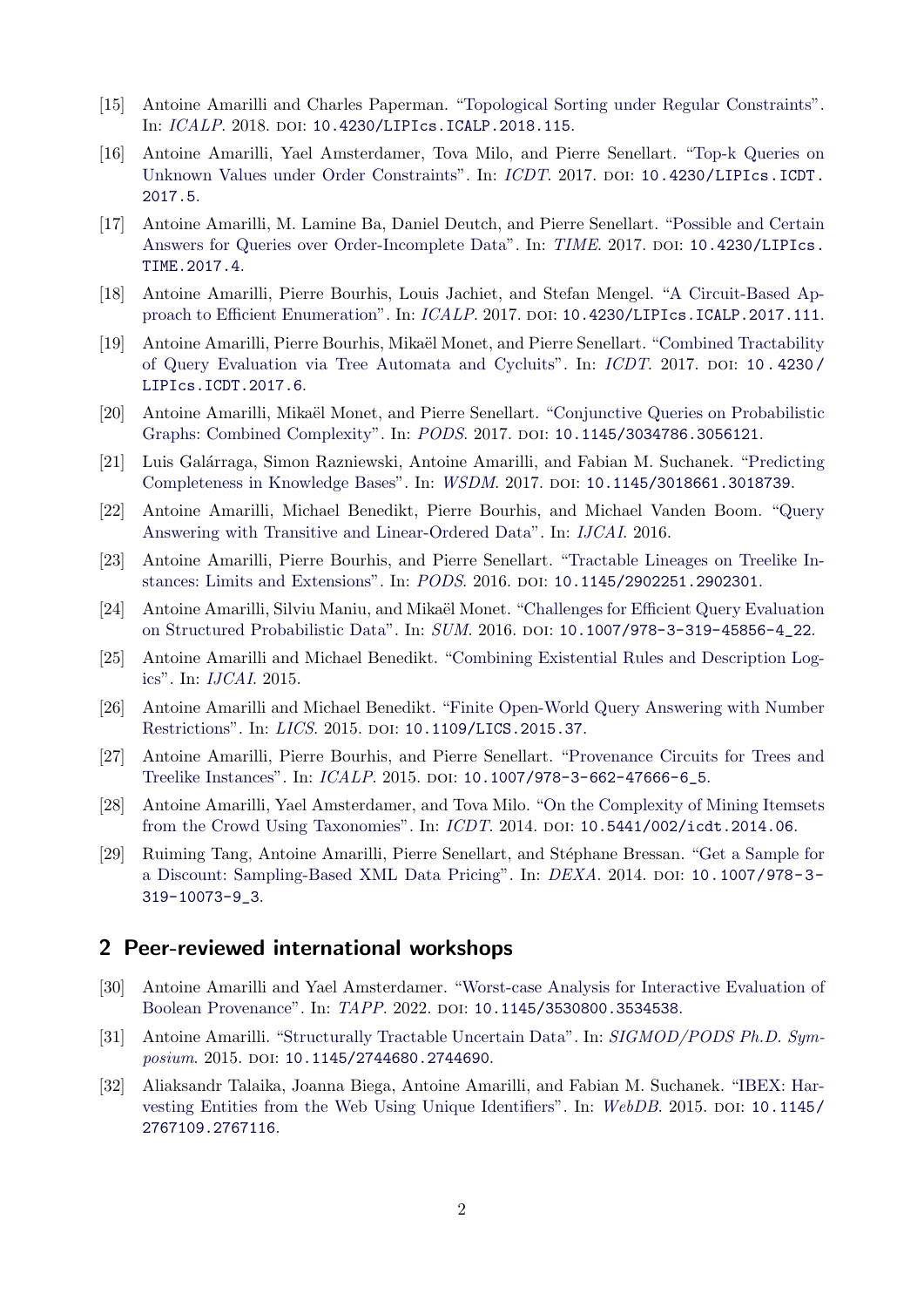- [33] Antoine Amarilli. ["The Possibility Problem for Probabilistic XML"](http://ceur-ws.org/Vol-1189/paper_2.pdf). In: [AMW](https://web.archive.org/web/20171207085939/http://ing.unal.edu.co/eventos/amw2014/). 2014.
- [34] Antoine Amarilli, Yael Amsterdamer, and Tova Milo. ["Uncertainty in Crowd Data Sourcing](https://arxiv.org/abs/1403.0783) [under Structural Constraints"](https://arxiv.org/abs/1403.0783). In: *[UnCrowd](https://web.archive.org/web/20160803125906/http://dbweb.enst.fr/events/uncrowd2014/).* 2014. poi: 10.1007/978-3-662-43984-5<sub>-</sub>27.
- [35] Marilena Oita, Antoine Amarilli, and Pierre Senellart. ["Cross-Fertilizing Deep Web Analysis](https://osf.io/b3fvz/) [and Ontology Enrichment"](https://osf.io/b3fvz/). In: [VLDS](https://web.archive.org/web/20161021061647/http://vlds.search-computing.net/). 2012.

## 3 Peer-reviewed national conferences

[36] Antoine Amarilli and Pierre Senellart. ["On the Connections between Relational and XML](https://osf.io/t6ghw/) [Probabilistic Data Models"](https://osf.io/t6ghw/). In: [BNCOD](http://www.cs.ox.ac.uk/bncod2013/). 2013. DOI: [10.1007/978-3-642-39467-6\\_13](https://doi.org/10.1007/978-3-642-39467-6_13).

# 4 Patents

[37] Antoine Amarilli, Mehryar Mohri, and Cyril Allauzen. [Minimum Bayesian Risk Methods for](https://a3nm.net/publications/amarilli2014minimum.pdf) [Automatic Speech Recognition](https://a3nm.net/publications/amarilli2014minimum.pdf). US Patent 9123333. 2015.

#### 5 Peer-reviewed journal articles

- [38] Antoine Amarilli and Michael Benedikt. ["When Can We Answer Queries Using Result-](https://arxiv.org/abs/1810.07822)[Bounded Data Interfaces?"](https://arxiv.org/abs/1810.07822) In: [LMCS](https://lmcs.episciences.org/) (2021). DOI: [10.46298/LMCS-18\(2:14\)2022](https://doi.org/10.46298/LMCS-18(2:14)2022).
- [39] Antoine Amarilli and Ismail Ilkan Ceylan. ["The Dichotomy of Evaluating Homomorphism-](https://arxiv.org/abs/1910.02048)[Closed Queries on Probabilistic Graphs"](https://arxiv.org/abs/1910.02048). In:  $LMCS$  (2021). DOI: 10.46298/1mcs - 18(1: [2\)2022](https://doi.org/10.46298/lmcs-18(1:2)2022).
- [40] Antoine Amarilli and Michael Benedikt. ["Finite Open-World Query Answering with Number](http://arxiv.org/abs/2003.02521) [Restrictions"](http://arxiv.org/abs/2003.02521). In: [ToCL](https://tocl.acm.org/) 2020 (2020). DOI: [10.1145/3365834](https://doi.org/10.1145/3365834).
- [41] Antoine Amarilli, Pierre Bourhis, Stefan Mengel, and Matthias Niewerth. ["Constant-Delay](https://arxiv.org/abs/2003.02576) [Enumeration for Nondeterministic Document Spanners"](https://arxiv.org/abs/2003.02576). In: [TODS](https://dl.acm.org/journal/tods) (2020). DOI: [10.1145/](https://doi.org/10.1145/3436487) [3436487](https://doi.org/10.1145/3436487).
- [42] Antoine Amarilli, M. Lamine Ba, Daniel Deutch, and Pierre Senellart. ["Computing Possible](https://arxiv.org/abs/1801.06396) [and Certain Answers over Order-Incomplete Data"](https://arxiv.org/abs/1801.06396). In:  $TCS$  2019 (2019). DOI: [10.1016/j.](https://doi.org/10.1016/j.tcs.2019.05.013) [tcs.2019.05.013](https://doi.org/10.1016/j.tcs.2019.05.013).
- [43] Antoine Amarilli, Pierre Bourhis, Mikaël Monet, and Pierre Senellart. ["Evaluating Datalog](https://arxiv.org/abs/1808.04663) [via Tree Automata and Cycluits"](https://arxiv.org/abs/1808.04663). In: [ToCS](https://www.springer.com/computer/theoretical+computer+science/journal/224) 2019 (2019). DOI: [10.1007/s00224-018-9901-2](https://doi.org/10.1007/s00224-018-9901-2).
- [44] Antoine Amarilli, Florent Capelli, Mikaël Monet, and Pierre Senellart. ["Connecting Knowl](https://arxiv.org/abs/1811.02944)[edge Compilation Classes and Width Parameters"](https://arxiv.org/abs/1811.02944). In:  $T_0CS$  2019 (2019). Doi: [10.1007/](https://doi.org/10.1007/s00224-019-09930-2) [s00224-019-09930-2](https://doi.org/10.1007/s00224-019-09930-2).
- [45] Antoine Amarilli, Michael Benedikt, Pierre Bourhis, and Michael Vanden Boom. ["Query](http://arxiv.org/abs/2202.08555) [Answering with Transitive and Linear-Ordered Data"](http://arxiv.org/abs/2202.08555). In: *[JAIR](https://www.jair.org/)* 2018 (2018). DOI: [10.1613/](https://doi.org/10.1613/jair.1.11240) [jair.1.11240](https://doi.org/10.1613/jair.1.11240).
- [46] Antoine Amarilli. ["Possibility for Probabilistic XML"](https://arxiv.org/abs/1404.3131). In: [ISI](http://isi.revuesonline.com/accueil.jsp) (2015). DOI: [10.3166/isi.20.](https://doi.org/10.3166/isi.20.5.53-75) [5.53-75](https://doi.org/10.3166/isi.20.5.53-75).
- [47] Ruiming Tang, Antoine Amarilli, Pierre Senellart, and Stéphane Bressan. ["A Framework for](https://osf.io/m3xcn/) [Sampling-Based XML Data Pricing"](https://osf.io/m3xcn/). In: [TLDKS](https://www.irit.fr/tldks/) (2015). DOI: [10.1007/978-3-662-49214-](https://doi.org/10.1007/978-3-662-49214-7_4) [7\\_4](https://doi.org/10.1007/978-3-662-49214-7_4).